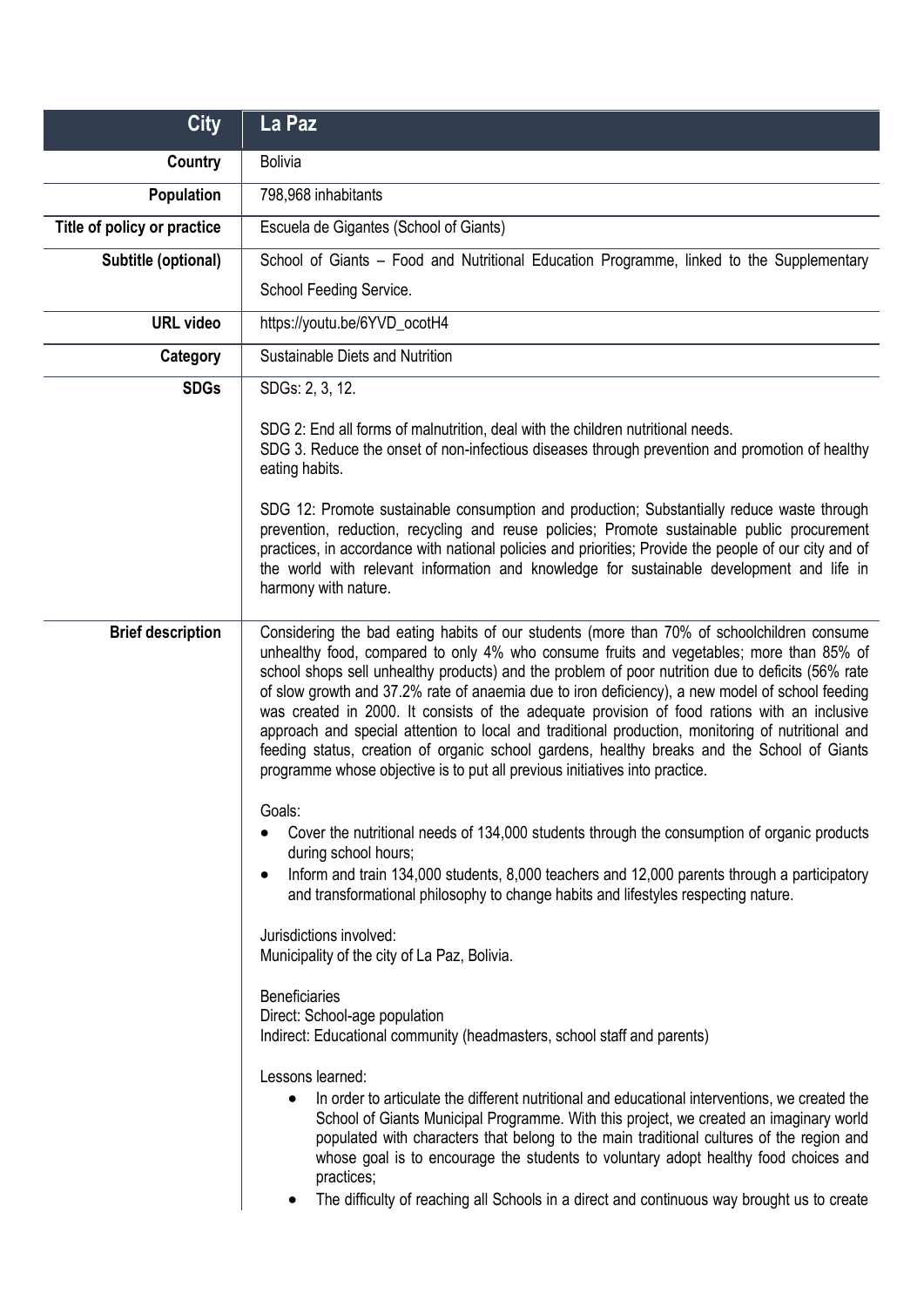|                                               | Comisiones de Nutrición y Salud [Nutrition and Health Commissions] that supervises and<br>organizes the educational community on the matter.                                                                                                                                                                                                                                                                                                                                                                                                                                                                                                                                                                                                                                                                                                                                                                                                                                                                                                                                                                                                                                                                                                                                                                                                                                                                                                                                                                                 |
|-----------------------------------------------|------------------------------------------------------------------------------------------------------------------------------------------------------------------------------------------------------------------------------------------------------------------------------------------------------------------------------------------------------------------------------------------------------------------------------------------------------------------------------------------------------------------------------------------------------------------------------------------------------------------------------------------------------------------------------------------------------------------------------------------------------------------------------------------------------------------------------------------------------------------------------------------------------------------------------------------------------------------------------------------------------------------------------------------------------------------------------------------------------------------------------------------------------------------------------------------------------------------------------------------------------------------------------------------------------------------------------------------------------------------------------------------------------------------------------------------------------------------------------------------------------------------------------|
| Date of start and state                       | 10/2016                                                                                                                                                                                                                                                                                                                                                                                                                                                                                                                                                                                                                                                                                                                                                                                                                                                                                                                                                                                                                                                                                                                                                                                                                                                                                                                                                                                                                                                                                                                      |
| (ongoing/completed)                           | Ongoing                                                                                                                                                                                                                                                                                                                                                                                                                                                                                                                                                                                                                                                                                                                                                                                                                                                                                                                                                                                                                                                                                                                                                                                                                                                                                                                                                                                                                                                                                                                      |
| <b>Actors and stakeholders</b><br>involvement | Municipality of La Paz;<br>$\bullet$<br>Secretaria de educación y cultura ciudadana [Secretary of City Education and Culture];<br>Secretaria de desarrollo económico [Secretary of Economic Development];<br>$\bullet$<br>Non-Governmental Organizations: Save the Children, Swisscontac, HIVOS, Fundación<br>٠<br>Alternativa, FAO;<br>Nutrition and Dietetics Faculty of the Universidad Mayor de San Andrés.<br>More than 60 companies, micro-enterprises, suppliers and sub-suppliers of school<br>$\bullet$<br>meals.                                                                                                                                                                                                                                                                                                                                                                                                                                                                                                                                                                                                                                                                                                                                                                                                                                                                                                                                                                                                   |
| Approach                                      | 1. Nutritional monitoring for schoolchildren:<br>Nutritional assessment: Nutritional status;<br>$\bullet$<br>Eating Habits: Healthy Recreation time.<br>٠<br>2. Supplementary School Feeding Service:<br>Product selection: Standardization of portions; Introduction of seasonal menus;<br>$\bullet$<br>Follow-up: Production of rations, management of the Supplementary School Feeding<br>Service, acceptability and consumption.<br>3. School of Giants Food and Nutritional Education Programme – inspired by the Andean culture –<br>encourages change in food habits and promotes Education for Life.                                                                                                                                                                                                                                                                                                                                                                                                                                                                                                                                                                                                                                                                                                                                                                                                                                                                                                                 |
| Innovation                                    | The food policy that we present aims to solve the new challenges in nutrition and contributes to<br>achieving the Sustainable Development Goals. Specifically, it encompasses different innovative<br>aspects, both at methodological and geographical level. For example, the approach that we<br>propose is the first project to be carried out in our country in the nutrition and food education<br>sector, implementing a set of training actions, through the intervention of imaginary characters of<br>the main native cultures. Each character is related to a particular theme to stimulate the voluntary<br>adoption of healthy lifestyle and eating practices, such as the consumption of fruits and<br>vegetables (Uniña and Phukhuni), organic farming (Uraqi), physical activity (Chama), benefits of<br>healthy eating (Yatiña), recycling (Chiti Lari Lari) and healthy recreation (Aljiri).<br>Another innovative aspect of our policy is the implementation of healthy recreation, the formation<br>of Nutrition and Health Commissions in every teaching unit and the inclusion of the anthropometric<br>estimation of the beneficiaries in the school curricula. All these initiatives will raise the awareness<br>of the importance of individual, family and social participation in nutrition and food culture. All of<br>that is combined with the implementation of School Gardens as a didactic strategy to improve<br>healthy habits and raise awareness of the consumption of organic products. |
| Impact                                        | The indicators that our project contributes to are Promotion of Sustainable Diets and Fight Against<br>Non-infectious Diseases associated with Inadequate Diets and Obesity.<br>Impacts: Improvement of nutritional indicators, such as the decreasing of slow growth rate from<br>56% (2000) to 10.2% (2017) and the decreasing of iron deficiency anaemia rate from 37.2%<br>(2000) to 6.8% (2015). The educational practices have a social impact, such as the raising of<br>awareness of healthy eating habits in vulnerable population and migrant population of the<br>municipality. Nutrition and Health Commissions were formed in 93% of the teaching units, and in<br>96% of them healthy recreation was implemented. With regard to the economic impact, our policy                                                                                                                                                                                                                                                                                                                                                                                                                                                                                                                                                                                                                                                                                                                                               |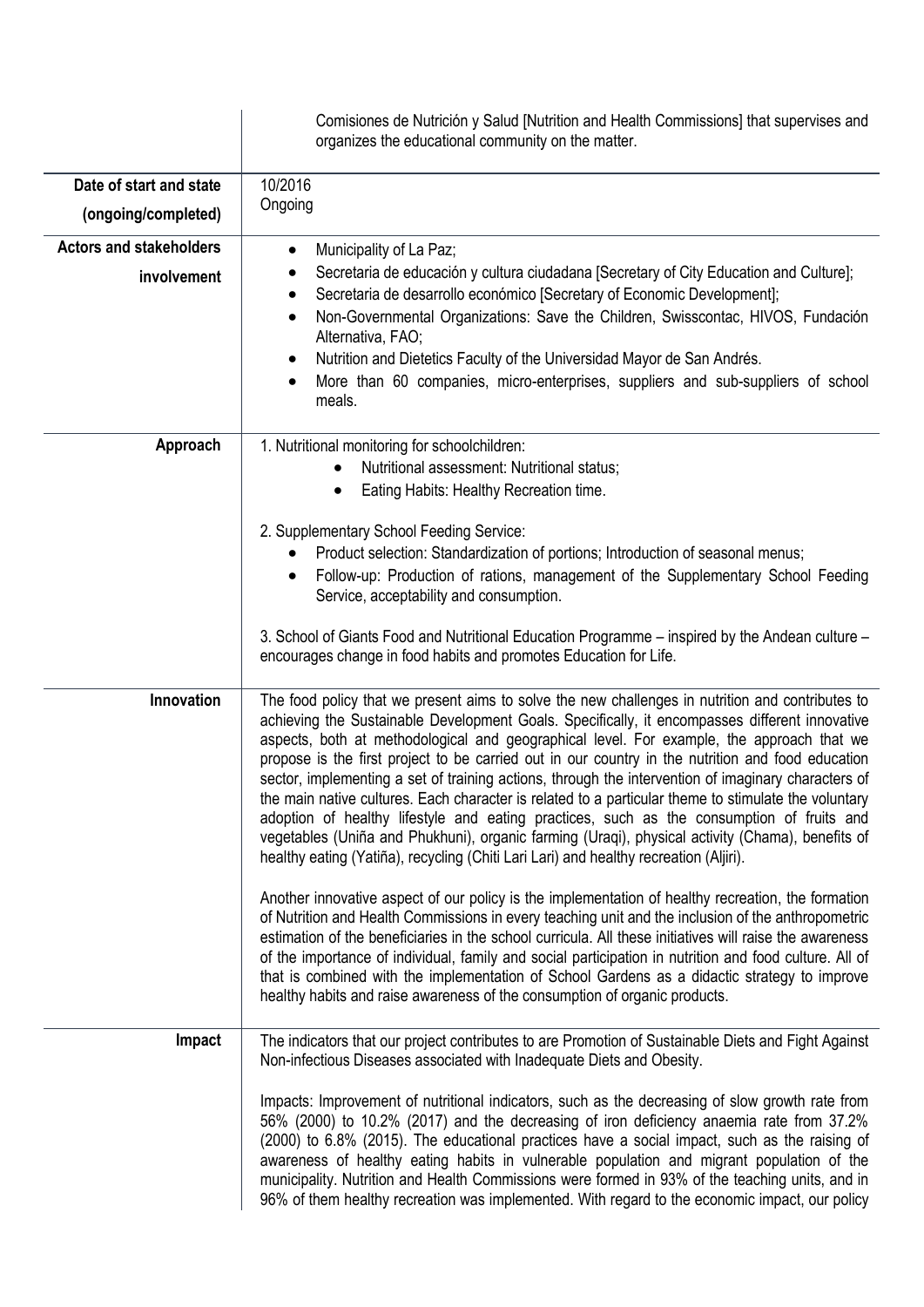|                              | - with its average annual economic investment of 40 million bolivianos - is beneficial to more than<br>50 producer families and more than 15 social organizations.                                                                                                                                                                                                                                                                                                                                                                                                                                                                                                                                                                                                                                                                                                                                                                                                                                                                                                                                                                                                                                                                                                                                                                                                                                                                                            |
|------------------------------|---------------------------------------------------------------------------------------------------------------------------------------------------------------------------------------------------------------------------------------------------------------------------------------------------------------------------------------------------------------------------------------------------------------------------------------------------------------------------------------------------------------------------------------------------------------------------------------------------------------------------------------------------------------------------------------------------------------------------------------------------------------------------------------------------------------------------------------------------------------------------------------------------------------------------------------------------------------------------------------------------------------------------------------------------------------------------------------------------------------------------------------------------------------------------------------------------------------------------------------------------------------------------------------------------------------------------------------------------------------------------------------------------------------------------------------------------------------|
|                              | Moreover, our policy contributes to the care of the environment by generating a recycling system<br>that allows the recycling of 60 thousand kilos of food packages per year to build up to 1500 school<br>furniture items (tables and desks). Moreover, with the implementation of School Gardens, the<br>policy promotes a rational management of the natural resources such as soil, water and plants.<br>Finally, our policy aims to implement in the future a regulatory framework for the establishment of<br>a Ley Municipal de Consumo y Provisión responsable de alimentos [Municipal Law of<br>Consumption and Responsible Provision of Food].                                                                                                                                                                                                                                                                                                                                                                                                                                                                                                                                                                                                                                                                                                                                                                                                      |
| Inclusion                    | The policy has a high level of social and thematic inclusion because it integrates different<br>departments of the Autonomous Municipal Government of La Paz and promotes the local<br>economy, encouraging and ensuring a safe market for the sale of products of small, medium and<br>large producers, while increasing the economic income of civil society and/or private<br>organizations. The Supplementary School Feeding project of the Municipality of La Paz can count<br>on food suppliers from valley, tropical and highland areas of the department and the country,<br>promoting regional inclusion. We are currently working with 15 small, medium and large<br>enterprises that provide dairy products, nectars, baked goods and whole grains. There are about<br>10 associations between indigenous producing families, native farmers, intercultural and Afro-<br>Bolivian producing families involved in the sustainable family-agriculture field. They provide fruits,<br>honey and vegetables for supplementary school feeding. The total number of producing families<br>that indirectly provide raw materials is 2,000. All food rations enhance local products with high<br>nutritional value, providing daily meals to 372 educational centres and 32 special education<br>centres that work with vulnerable population. Parents, teachers and students are actively involved<br>in the feeding, educational and productive process. |
| <b>Adversity coefficient</b> | Since 2000, the Autonomous Municipal Government of La Paz went through adversities such as<br>the lack of infrastructures for an adequate administration of food in schools, bad habits rooted in<br>the students' families, ignorance on the importance of nutrition in physical and cognitive<br>development. All these impediments have been overcome with the implementation of the<br>Supplementary School Feeding Service educational model, achieving a considerable decrease in<br>chronic and acute malnutrition, and anaemia in schoolchildren.                                                                                                                                                                                                                                                                                                                                                                                                                                                                                                                                                                                                                                                                                                                                                                                                                                                                                                     |
|                              | Through food records we have been able to identify: excessive consumption of unhealthy food in<br>more than 70% of schoolchildren, compared to the 4% who consume fruits and vegetables; more<br>than 85% of school shops sell unhealthy products, causing an increase in overweight and obesity<br>to 30.8%.                                                                                                                                                                                                                                                                                                                                                                                                                                                                                                                                                                                                                                                                                                                                                                                                                                                                                                                                                                                                                                                                                                                                                 |
|                              | In this context, the major adversities are the limited access to healthy markets, the high offer of<br>unhealthy products and their promotion through mass media. On the other hand, we have the<br>School of Giants - Food and Nutritional Education Programme that, through virtual platforms and<br>face-to-face activities – such as TV programs, videogames, Circus, theatre shows, messages on<br>school food packages, notes on the school agenda, promotion of Healthy Recreations and active<br>participation in School Gardens – tries to teach to our students the importance of nutrition and<br>healthy habits.                                                                                                                                                                                                                                                                                                                                                                                                                                                                                                                                                                                                                                                                                                                                                                                                                                  |
|                              | Coordinating with parents, teachers and students of every School, we put forward community<br>actions, so that the adults' lifestyles will no more represent a limiting factor in children's learning.<br>The great challenge that had to be overcome was the lack of resources: as from the beginning<br>there was no specific budget for the implementation of the School of Giants – Food and Nutritional<br>Education Programme, we had to incorporate it in the framework of the Supplementary School<br>Feeding Service. Doing so, we managed to find co-financiers such as: Swisscontact, HIVOS, FAO<br>and companies through Corporate Social Responsibility, as well as the Empresa Boliviana de<br>Alimentos y Derivados [Bolivian Food and Byproducts Company]. The economic support was the                                                                                                                                                                                                                                                                                                                                                                                                                                                                                                                                                                                                                                                       |